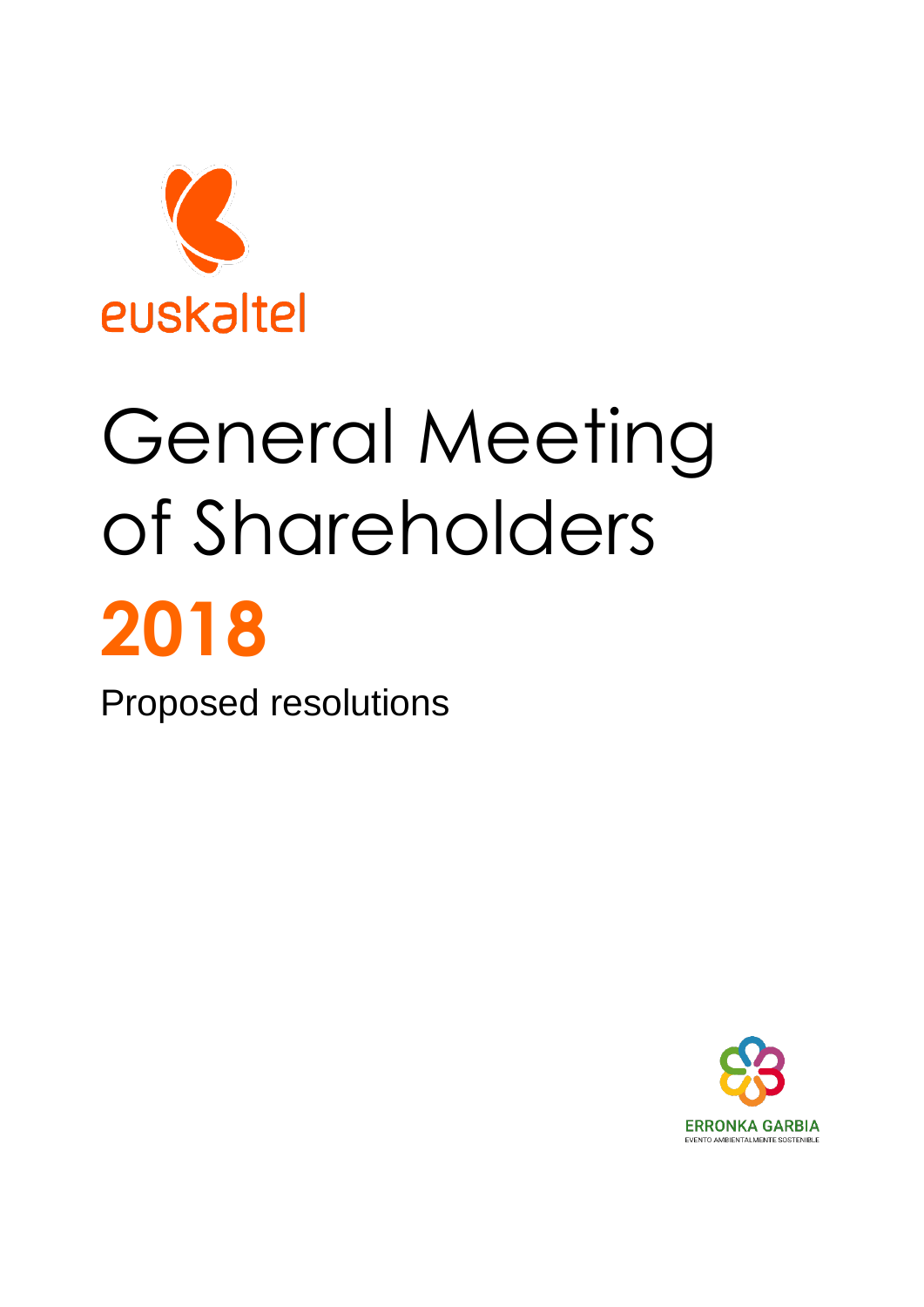

# **PROPOSED RESOLUTIONS SUBMITTED BY THE BOARD OF DIRECTORS TO THE SHAREHOLDERS AT THE ANNUAL GENERAL MEETING OF SHAREHOLDERS OF EUSKALTEL, S.A. CALLED TO BE HELD ON 1 JUNE 2018, ON FIRST CALL, AND 2 JUNE 2018, ON SECOND CALL**

The resolutions that the Board of Directors of Euskaltel, S.A. ("**Euskaltel**" or the "**Company**") proposes for approval by the shareholders at the General Meeting of Shareholders are the following:

**Items relating to the annual accounts, company management and the statutory auditor**

- **1. Examination and approval of the individual annual accounts of the Company and the consolidated accounts of the Company and its subsidiaries for the financial year ended 31 December 2017.**
- **2. Examination and approval of the individual management report of the Company and the consolidated management report of the Company and its subsidiaries for the financial year ended 31 December 2017.**
- **3. Examination and approval of company management and of the actions of Euskaltel's Board of Directors during the financial year ended 31 December 2017.**
- **4. Re-election of KPMG Auditores, S.L. as auditor of the individual annual accounts of the Company and as auditor of the annual accounts of the consolidated group made up of Euskaltel and its subsidiaries, for financial year 2018.**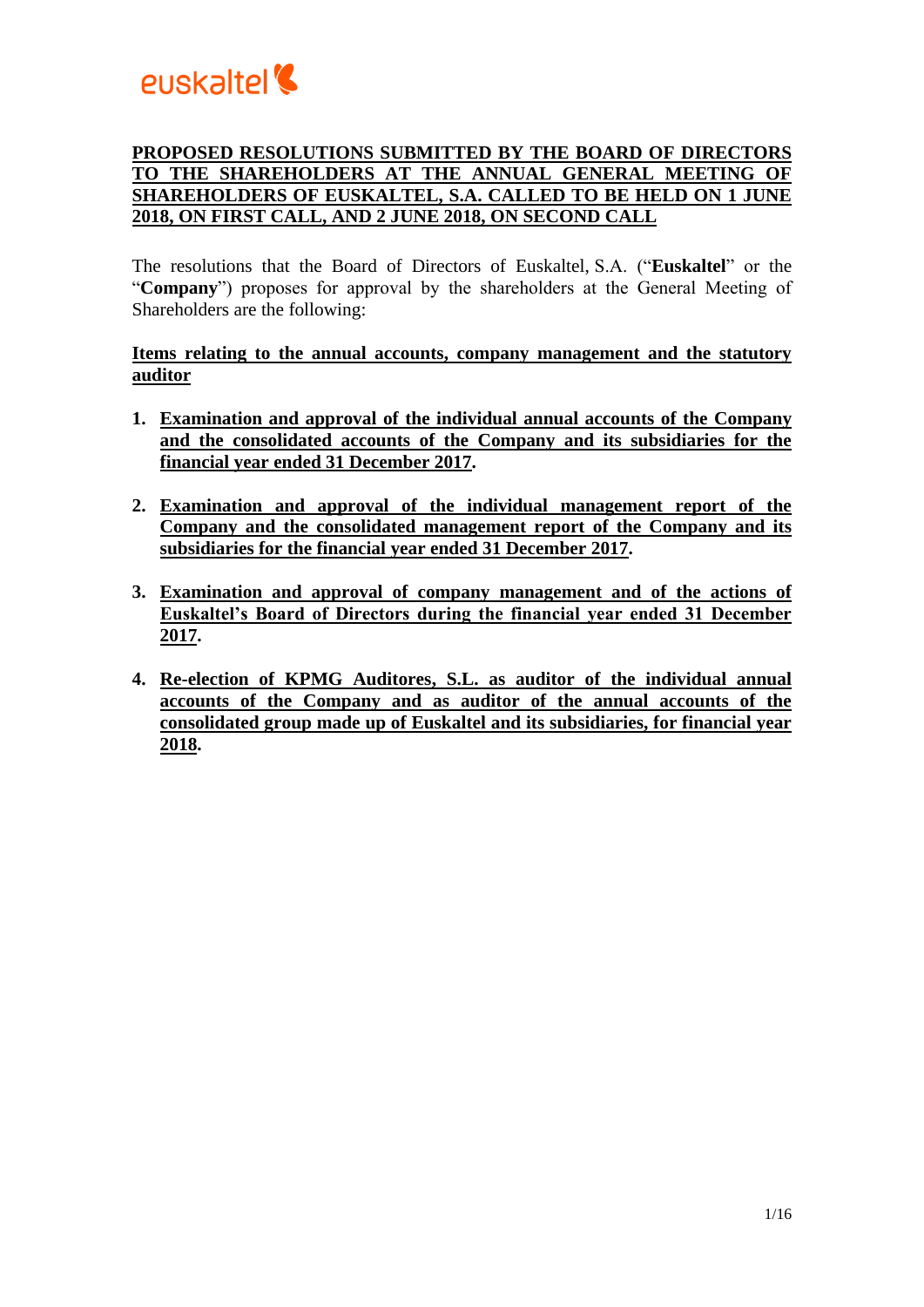

# **ITEM ONE ON THE AGENDA**

## **Examination and approval of the individual annual accounts of the Company and the consolidated accounts of the Company and its subsidiaries for the financial year ended 31 December 2017**

## **PROPOSED RESOLUTION RELATING TO ITEM ONE**

It is hereby resolved to approve the individual annual accounts of Euskaltel and the annual accounts of Euskaltel consolidated with those of its subsidiaries for the financial year ended 31 December 2017 and which were drawn up by the Board of Directors at its meeting held on 27 February 2018.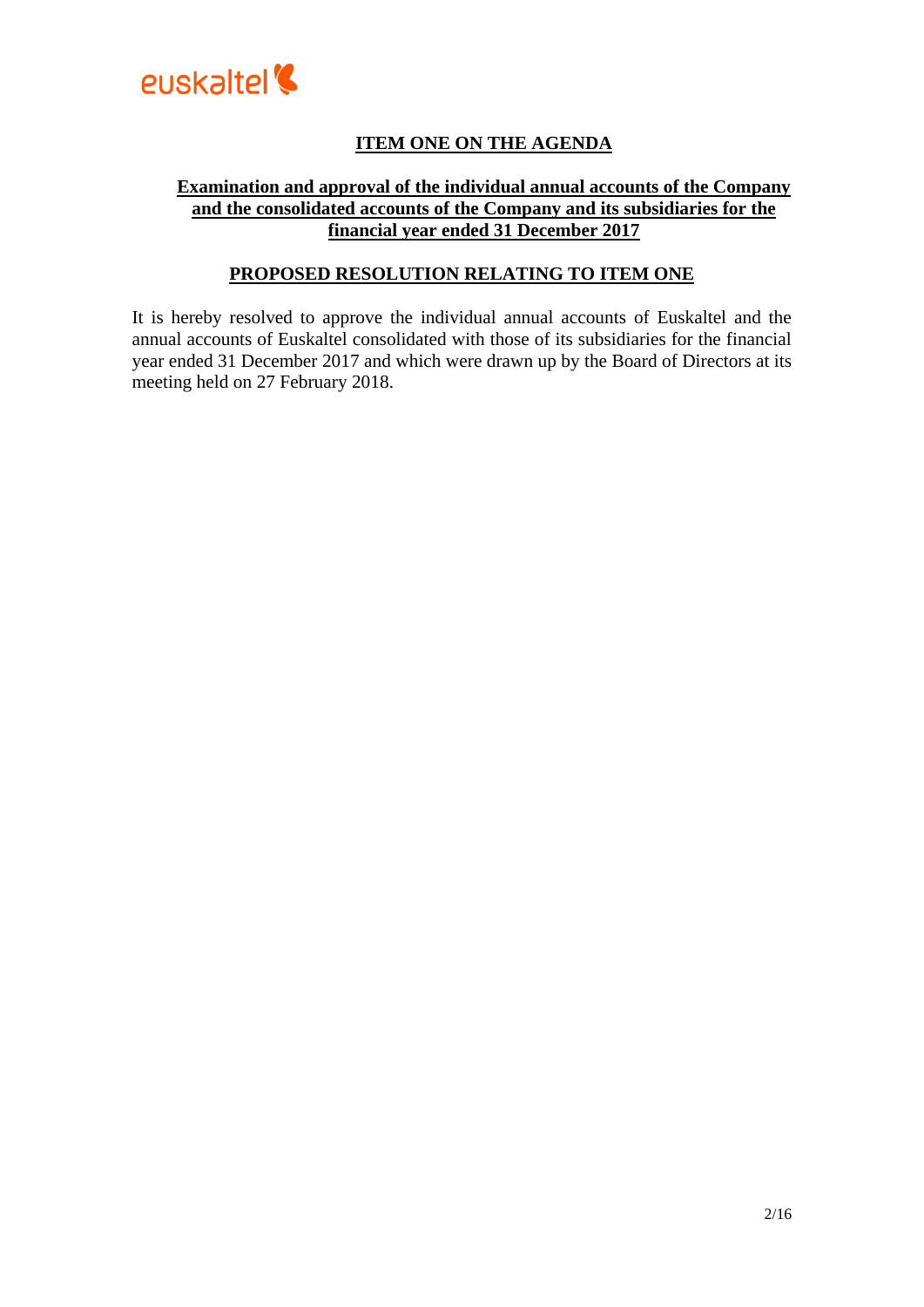

# **ITEM TWO ON THE AGENDA**

## **Examination and approval of the individual management report of the Company and the consolidated management report of the Company and its subsidiaries for the financial year ended 31 December 2017**

## **PROPOSED RESOLUTION RELATING TO ITEM TWO**

It is hereby resolved to approve the individual management report of Euskaltel and the management report of Euskaltel consolidated with that of its subsidiaries for the financial year ended 31 December 2017, which were approved by the Board of Directors at its meeting held on 27 February 2018.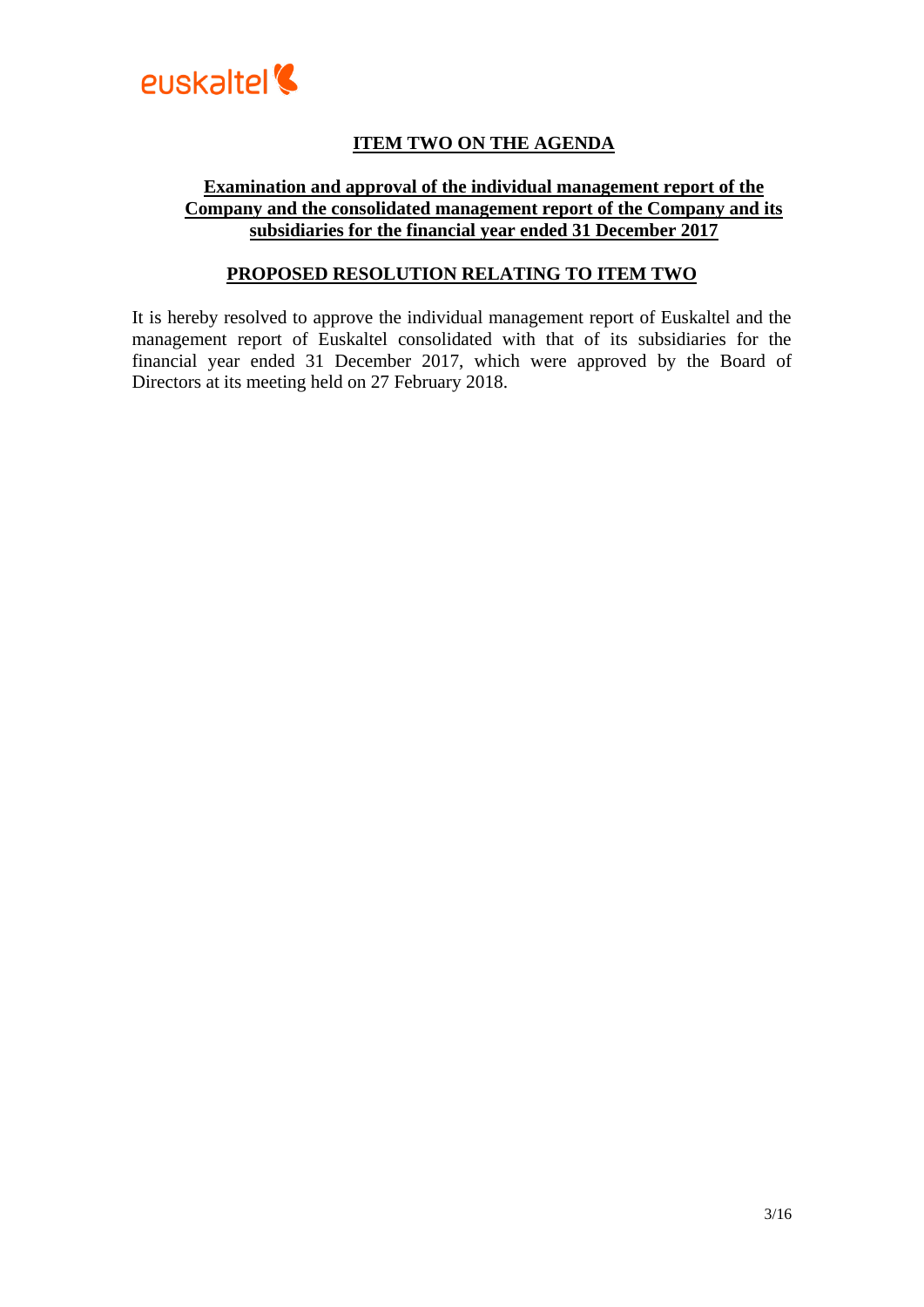

# **ITEM THREE ON THE AGENDA**

## **Examination and approval of company management and of the actions of Euskaltel's Board of Directors during the financial year ended 31 December 2017**

# **PROPOSED RESOLUTION RELATING TO ITEM THREE**

The management of the Company and the activities of the Board of Directors of the Company during the financial year ended 31 December 2017 are hereby approved.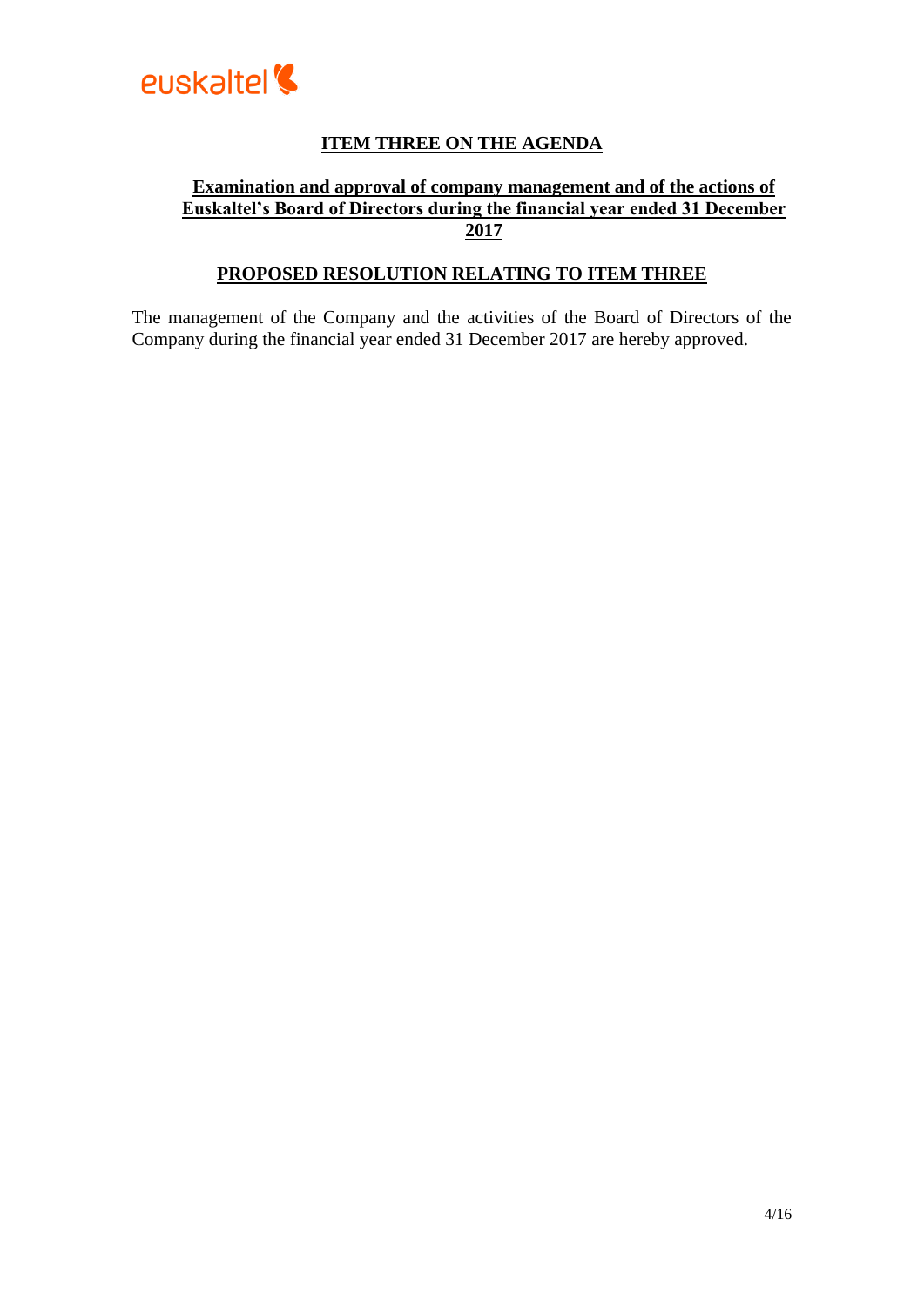

# **ITEM FOUR ON THE AGENDA**

## **Re-election of KPMG Auditores, S.L. as auditor of the individual annual accounts of Euskaltel and as auditor of the annual accounts of the consolidated group made up of Euskaltel and its subsidiaries, for financial year 2018.**

## **PROPOSED RESOLUTION RELATING TO ITEM FOUR**

It is hereby resolved to re-elect the company KPMG Auditores, S.L. as statutory auditor of the Company and of the consolidated group made up of Euskaltel and its subsidiaries to perform the audit of the individual accounts of Euskaltel and of the accounts of the consolidated group made up of Euskaltel and its subsidiaries for the financial year ending on 31 December 2018.

It is also hereby resolved to authorise the Company's Board of Directors, with express powers of substitution, including to its authorised representatives, to determine the remuneration of the statutory auditor in accordance with the financial terms and conditions generally applicable to said audit firm, and particularly to enter into the respective services agreement, on the terms and conditions it deems appropriate, with authority to make such amendments thereto as may be required in accordance with the law applicable at any particular time.

KPMG Auditores, S.L. shall, if elected, accept its re-election by any valid legal means.

This resolution is adopted at the proposal of the Board of Directors and upon a prior proposal, in turn, of the Audit and Control Committee.

It is stated for the record that KPMG Auditores, S.L. has its registered office at Paseo de la Castellana, 259 C, Torre Cristal, 28046 Madrid (Madrid), and tax identification number B-78.510.153. It is registered with the Commercial Registry of Madrid at volume 11,961, folio 90, section 8, page M-188,007, entry 10, and with the Official Registry of Statutory Auditors (*Registro Oficial de Auditores de Cuentas*) (ROAC) under number S-0702.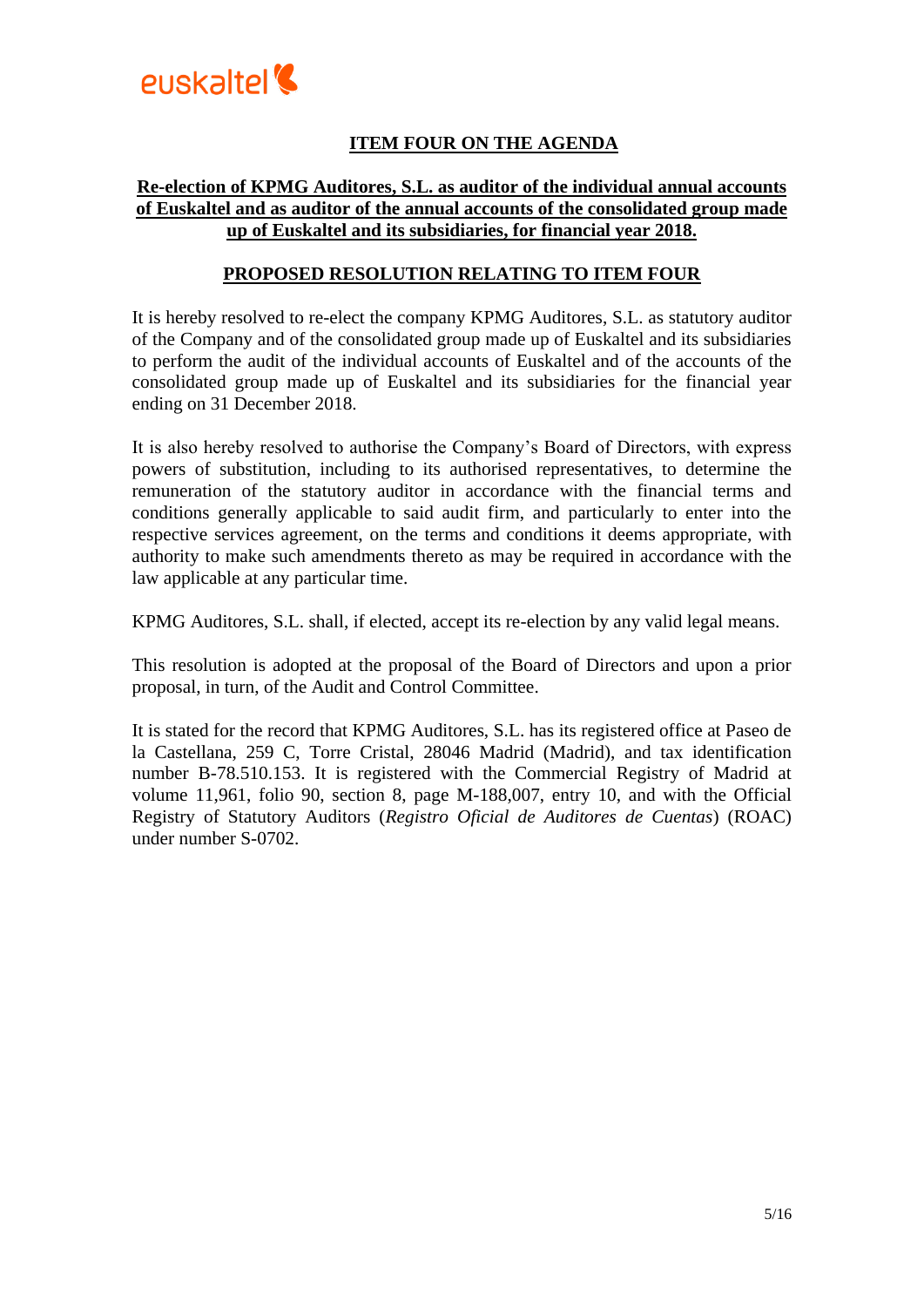

## **Item relating to the express authorisations and delegations that are requested**

**5. Increase to 600 million euros of the maximum limit of the authorisation given to the Company's Board of Directors by the shareholders at the General Meeting of 27 June 2016 regarding the issue of simple debentures or bonds, notes and other fixed income securities of a similar nature, not convertible into new shares of the Company or exchangeable for outstanding shares of the Company, as well as preferred shares, to guarantee new issues of securities by the subsidiaries up to the foregoing limit.**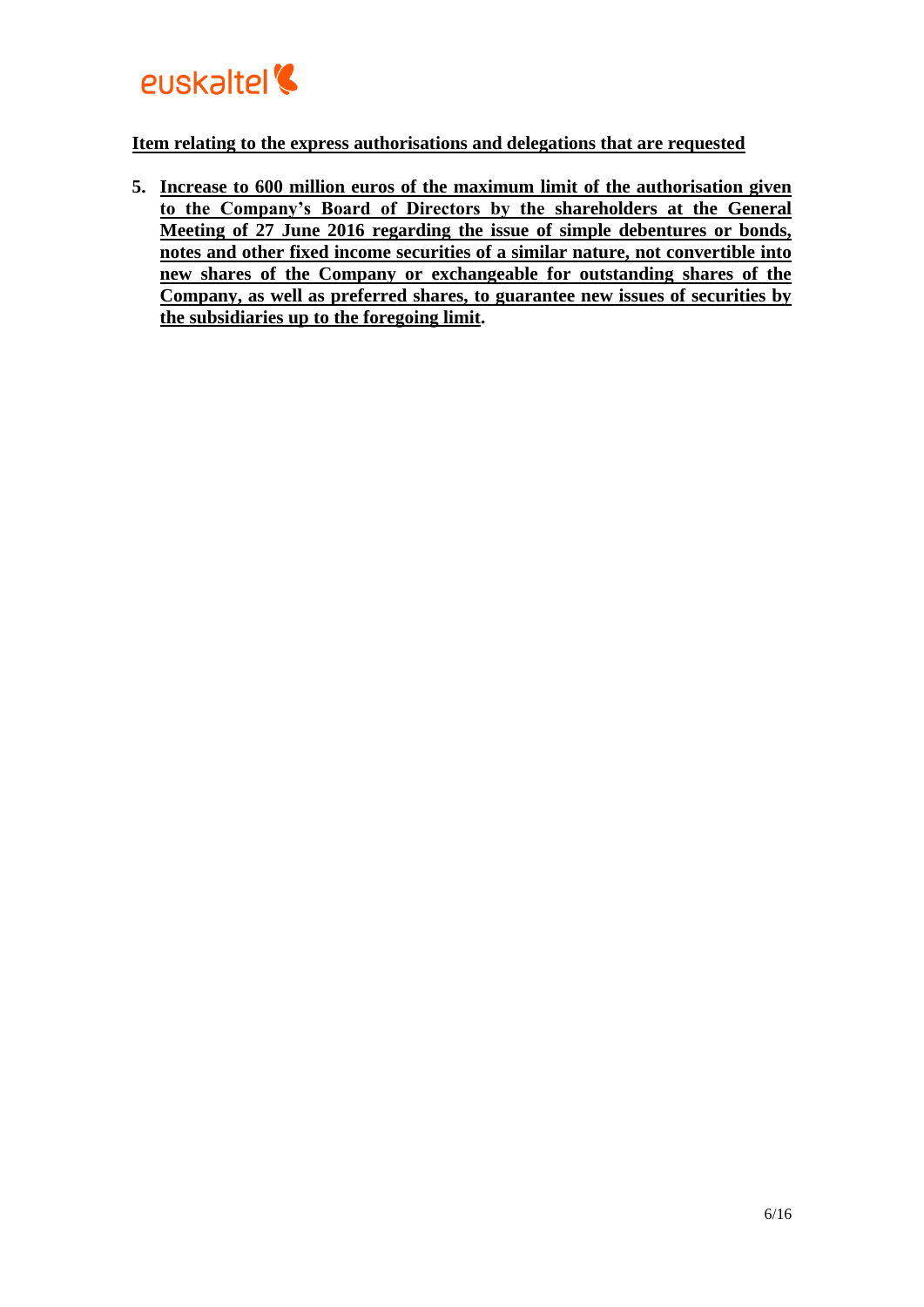

# **ITEM FIVE ON THE AGENDA**

## **Increase to 600 million euros of the maximum limit of the authorisation given to the Company's Board of Directors by the shareholders at the General Meeting of 27 June 2016 regarding the issue of simple debentures or bonds, notes and other fixed income securities of a similar nature, not convertible into new shares of the Company or exchangeable for outstanding shares of the Company, as well as preferred shares, to guarantee new issues of securities by the subsidiaries up to the foregoing limit**

#### **PROPOSED RESOLUTION RELATING TO ITEM FIVE**

Pursuant to the provisions of article 319 of the Regulations of the Commercial Registry and article 16 of the Bylaws, it is hereby resolved to amend the resolution adopted by the shareholders at the Annual General Meeting of Shareholders on 27 June 2016 regarding the authorisation given to the Board of Directors, for a period of 4 years, to issue simple debentures or bonds, notes and other fixed income securities of a similar nature, not convertible into new shares of the Company or exchangeable for outstanding shares of the Company, as well as preferred shares, with a maximum limit of 300 million euros, and to guarantee the new issues of securities by the subsidiaries up to the foregoing limit.

In particular, it is resolved to increase the prior maximum limit of 300 million euros, increasing it by an additional 300 million euros, such that the quantitative limit of such authorisation hereafter and for future issues is established at the amount of 600 million euros, although the level of the Company's indebtedness prior to the issue may in no event be exceeded.

Therefore, except as provided with respect to the new quantitative limit of 600 million euros for future issues as provided above and fixed by virtue of this resolution, the other terms and conditions of the authorisation provided to the Board of Directors by the shareholders at the General Meeting dated 27 June 2016 remain unchanged.

In light of the foregoing, it is stated for the record for purposes of clarification that the terms and conditions of the authorisation provided to the Company's Board of Directors for the issue of simple debentures or bonds, notes and other fixed income securities of a similar nature, as well as preferred shares, to guarantee new issues of securities by the subsidiaries of Euskaltel, are those set out below:

#### **1. Securities to be issued**

The negotiable securities covered by this delegation may be simple bonds or debentures, notes and other fixed income securities of a similar nature, as well as preferred shares (the "**Securities**").

The Securities that this delegation refers to may not be securities convertible into newly-issued shares of the Company or exchangeable for outstanding shares of the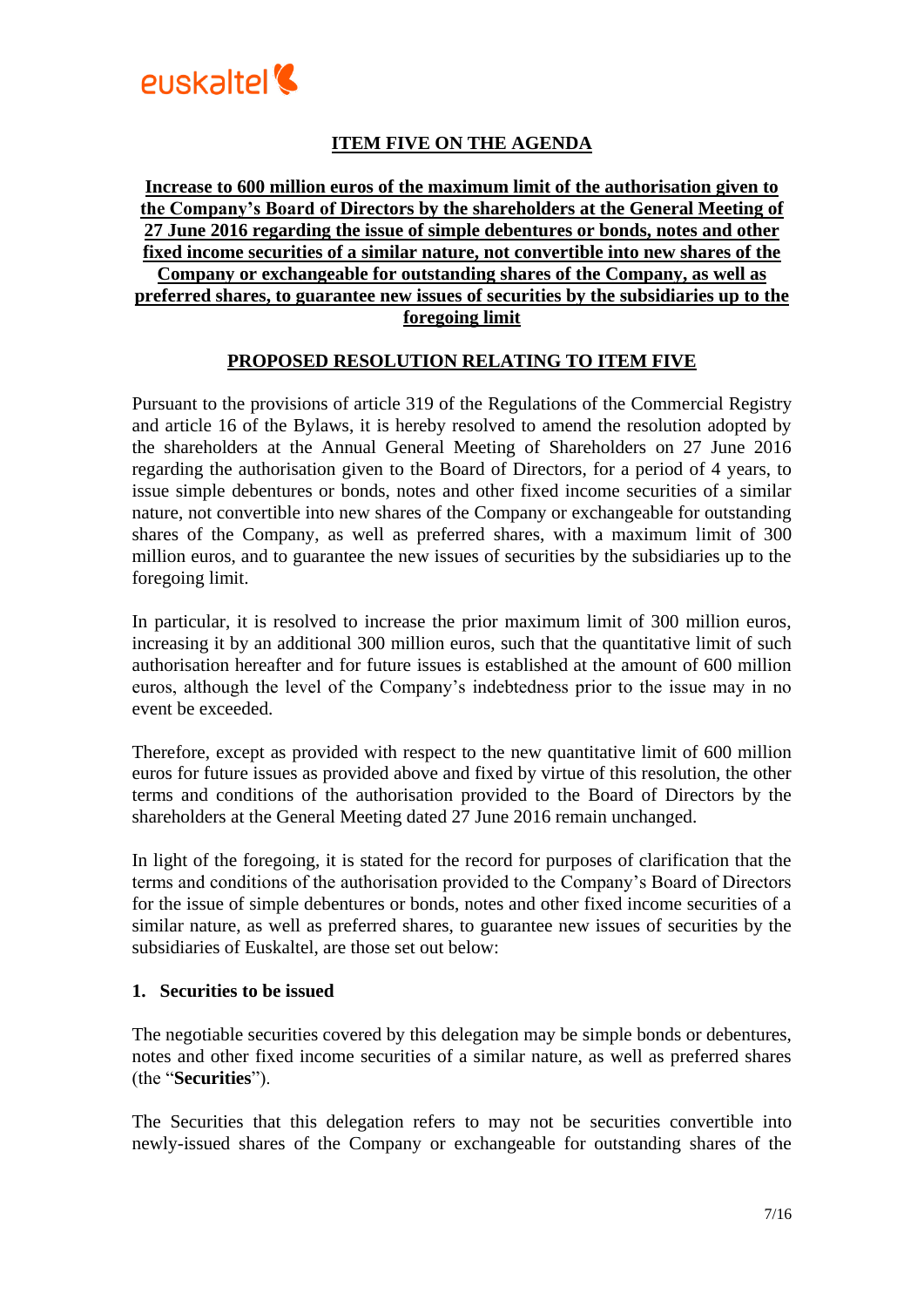

Company, nor may they be in the nature of warrants or other securities similar to the foregoing that may give the right to subscribe or acquire shares of the Company.

## **2. Period of the delegation**

The Securities covered by the delegation may be issued on one or more occasions for a period of 5 years from 27 June 2016, i.e. the date of the resolution by means of which the delegation was made.

#### **3. Maximum amount of the delegation**

The total maximum amount of the issue or issues of the Securities approved under this delegation shall be 600 million euros or the equivalent thereof in another currency.

#### **4. Scope of the delegation**

The delegation to issue the Securities shall cover, as broadly as required under Law, the setting of the various aspects and conditions of each issue (nominal value, issue premium, repurchase price, currency of the issue, form of representation, interest rate, amortisation, subordination clauses, security for the issue, place of the issue, applicable law (if applicable), setting of internal rules for the bondholders syndicate and appointment of statutory auditor or equivalent body for issues of simple debentures and bonds if so required, admission to trading, etc.) and the taking of any steps required, including pursuant to applicable securities market rules, for specific issues approved under this delegation.

#### **5. Guarantee for issues of securities by subsidiaries**

The Board of Directors is also authorised to guarantee in the name of the Company and within the limits set forth above, new issues of securities by the subsidiaries during the term of this resolution.

#### **6. Trading of securities issued**

The Company may request the admission to trading on secondary markets, whether official or non-official, organised or non-organised, and domestic or foreign, of the Securities issued by the Company under this delegation, authorising the Board of Directors, as broadly under Law as required, to take the steps and actions necessary for admission to trading with the competent bodies of the various domestic or foreign securities markets.

#### **7. Power of substitution**

For purposes of the provisions of section 249 *bis* I) of the Capital Enterprises Act, the Board of Directors is expressly authorised to further delegate the powers referred to in this resolution.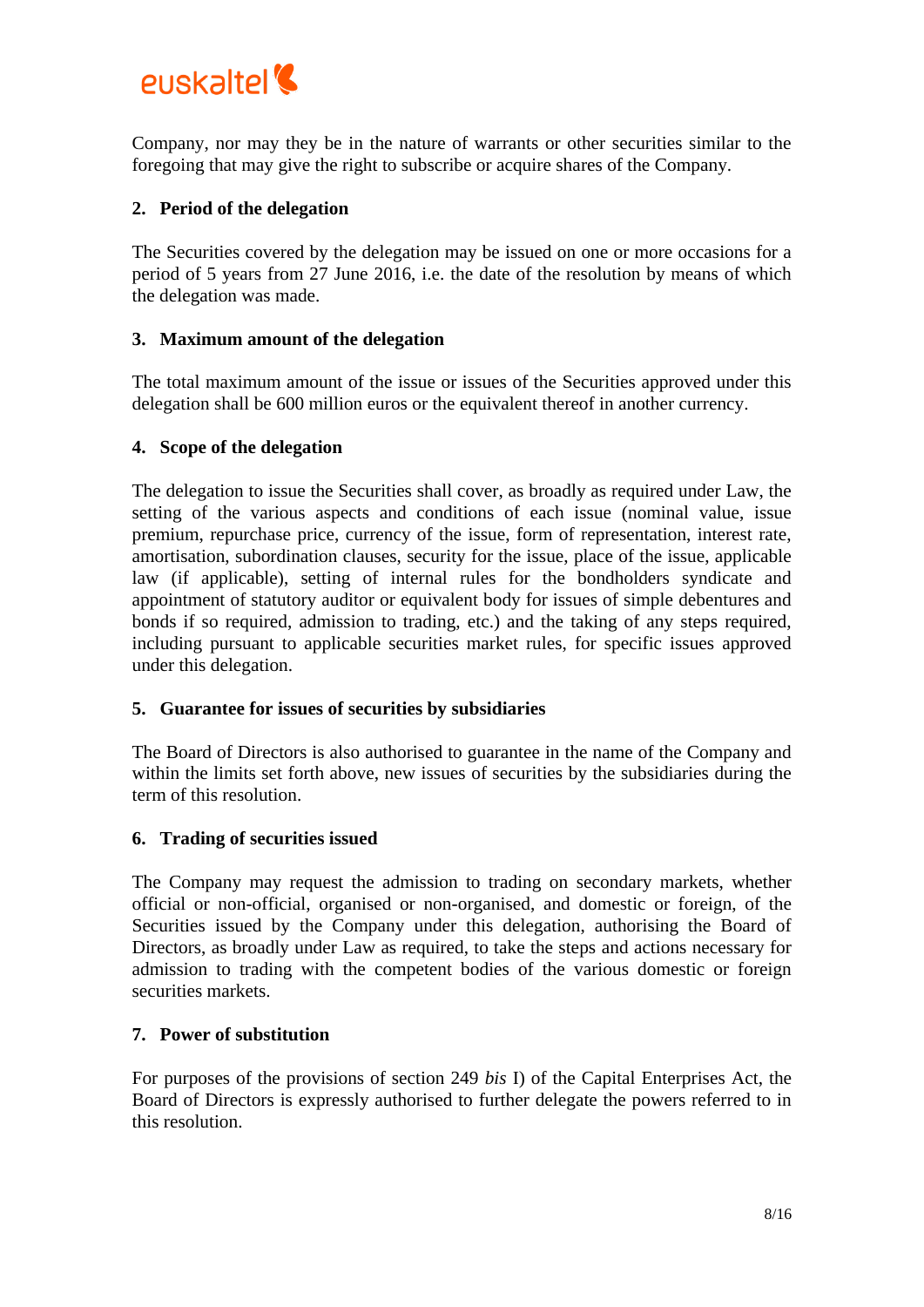

## **Item relating to the composition of the Board of Directors**

**6. Ratification of the interim appointment (co-option) and election of Corporación Financiera Alba, S.A., represented by Mr Javier Fernández Alonso, as proprietary director.**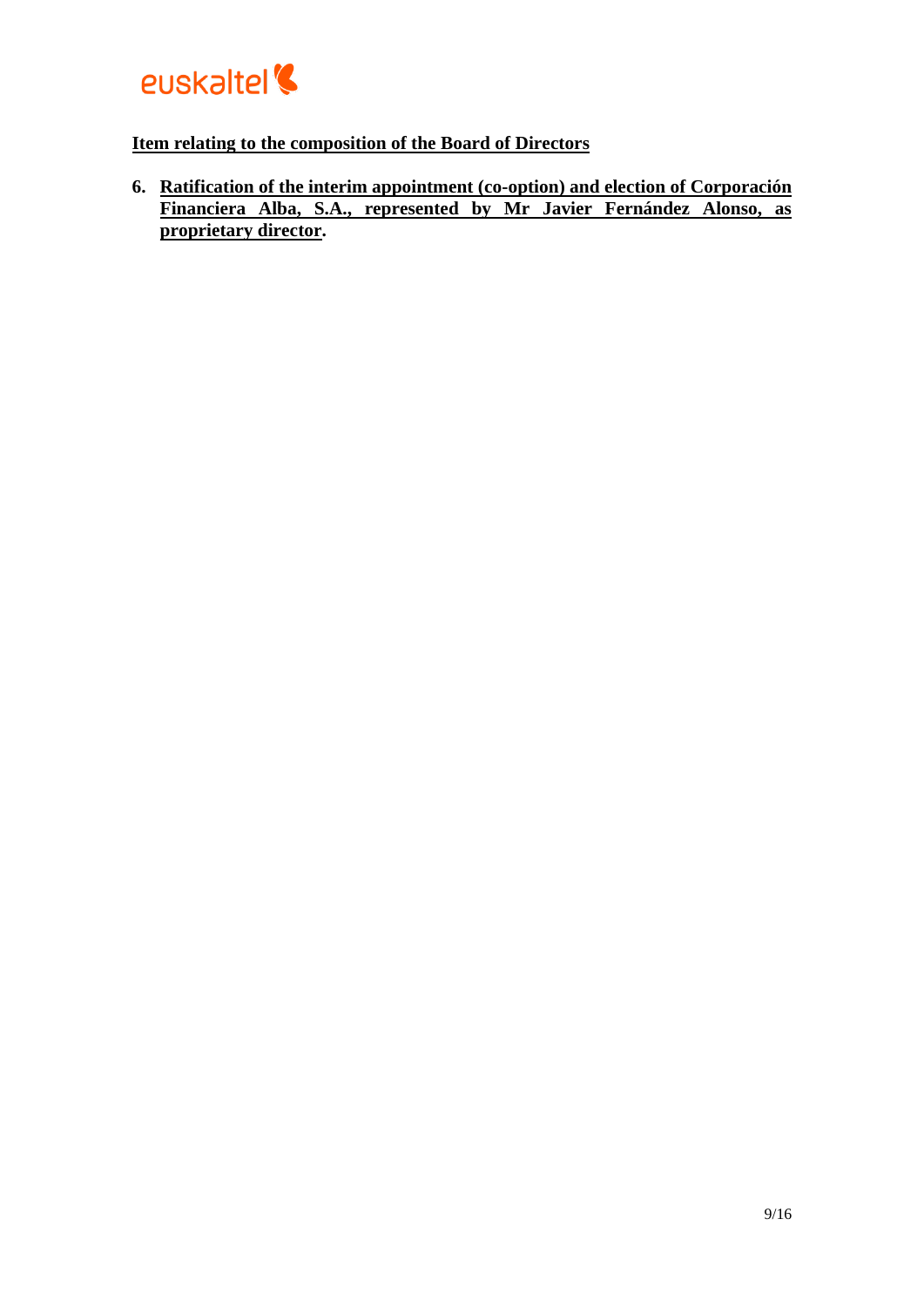

# **ITEM SIX ON THE AGENDA**

## **Ratification of the interim appointment (co-option) and election of Corporación Financiera Alba, S.A., represented by Mr Javier Fernández Alonso, as proprietary director**

#### **PROPOSED RESOLUTION RELATING TO ITEM SIX**

It is hereby resolved to ratify the appointment of Corporación Financiera Alba, S.A., represented by Mr Javier Fernández Alonso, as director appointed on an interim basis (co-option) by resolution of the Board of Directors adopted at the meeting held on 27 February 2018, and to appoint him in accordance with the report of the Appointments and Remuneration Committee for the bylaw-mandated term of four years, with the classification of proprietary external director, as his appointment was proposed by Corporación Financiera Alba, S.A., a significant shareholder of Euskaltel.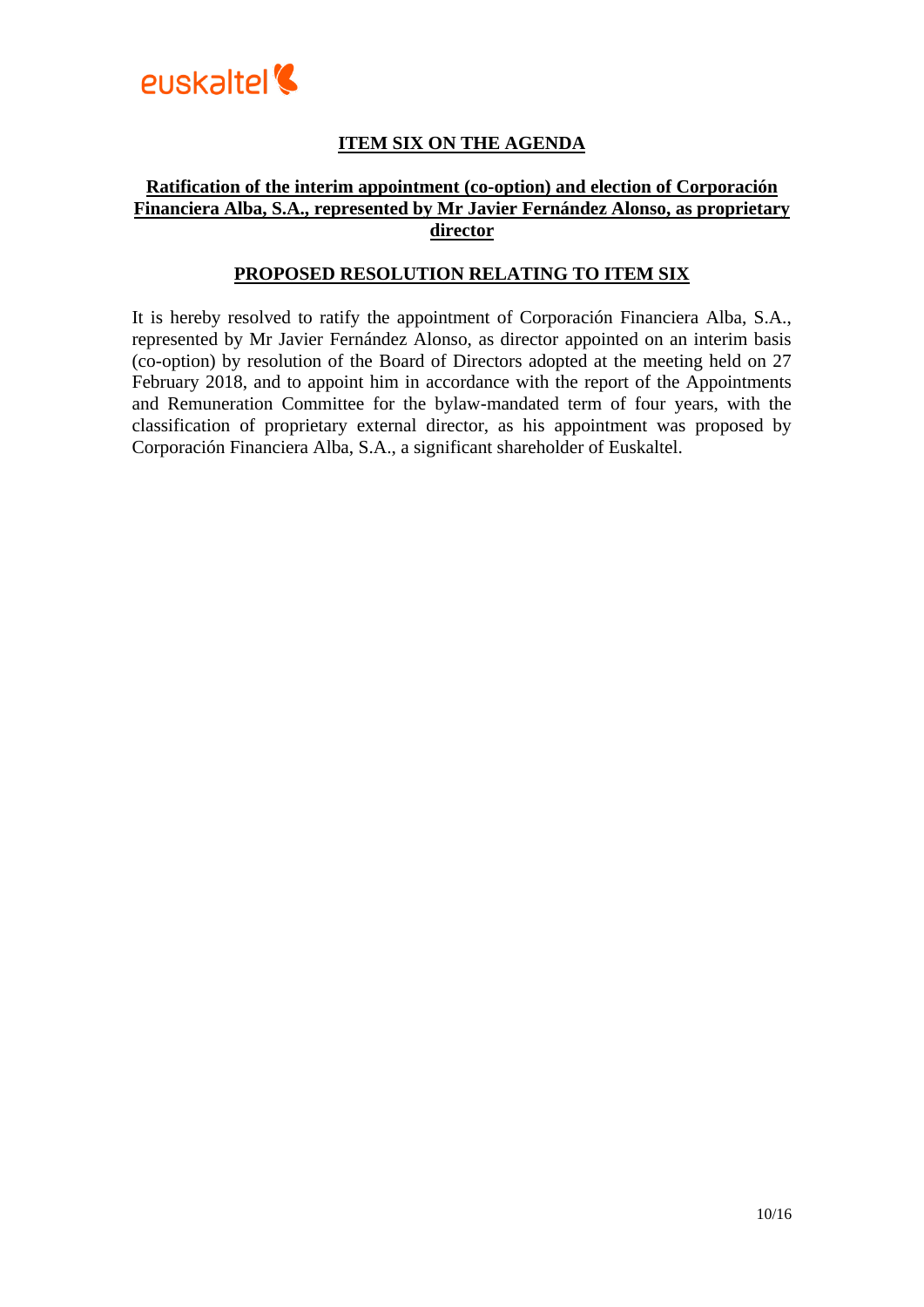

# **Item relating to shareholder remuneration**

**7. Approval of the proposed application of results of Euskaltel and distribution of dividends for the financial year ended 31 December 2017.**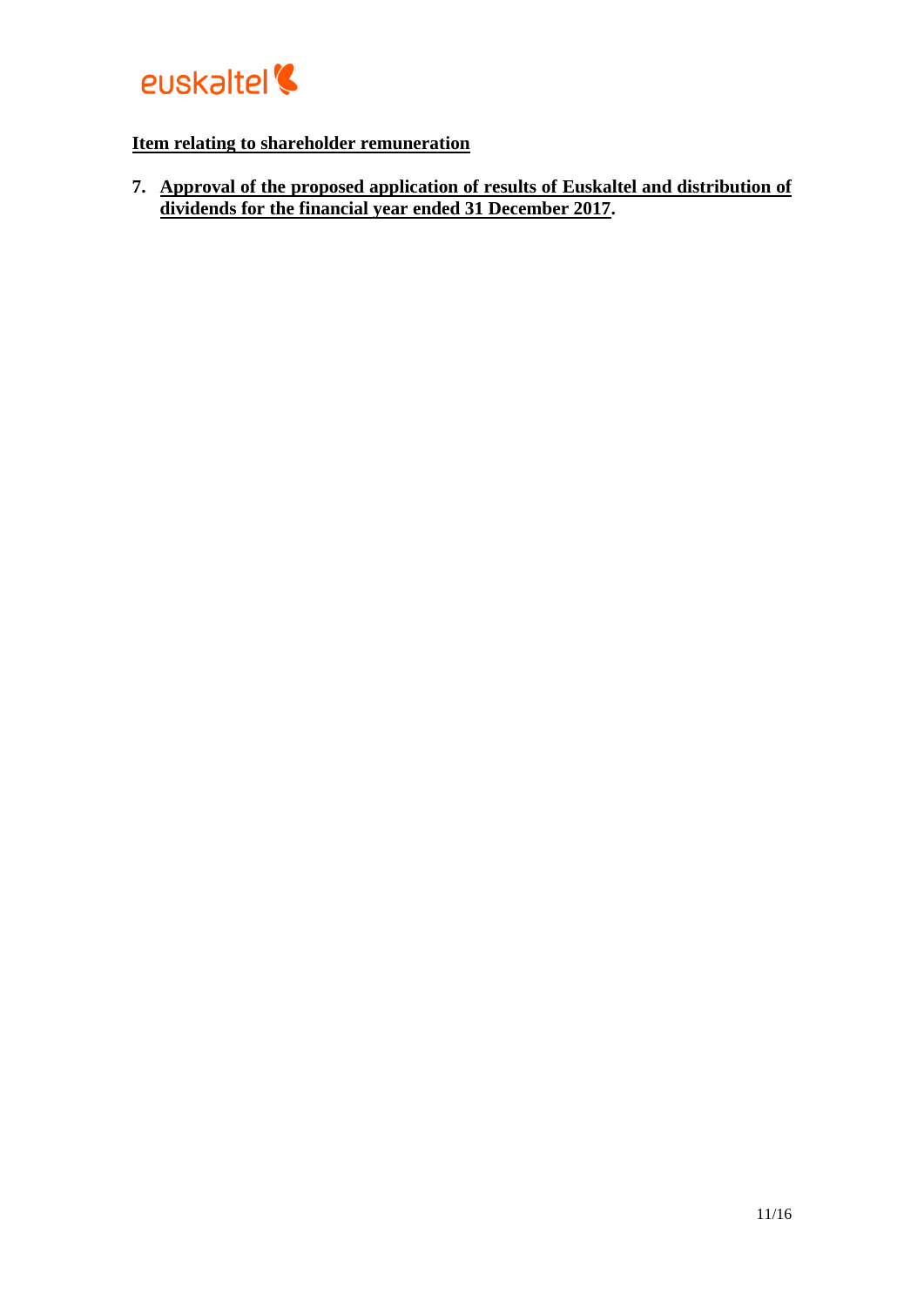

# **ITEM SEVEN ON THE AGENDA**

## **Approval of the proposed application of results of Euskaltel and distribution of dividends for the financial year ended 31 December 2017**

### **PROPOSED RESOLUTIONS RELATING TO ITEM SEVEN**

In compliance with the provisions of Section 273.1 of the Capital Enterprises Act, and as there has been a net profit during financial year 2017 in the amount of 77,111,830.98 euros, it is hereby resolved to distribute, with a charge to the results from the financial year ended 31 December 2017, a dividend of 0.151 euro (gross) per share of Euskaltel with the right to receive it and that is outstanding on the date that the corresponding payment is made.

It is expected that the payment of the aforementioned dividend will take place no later than 27 July 2018.

This dividend will be distributed through the entities members of "Sociedad de Gestión de los Sistemas de Registro, Compensación y Liquidación de Valores, S.A. Unipersonal" (IBERCLEAR), the Board of Directors being hereby authorised for such purpose, with express power of substitution, to establish the specific date for payment of the dividend, to designate the entity that is to act as paying agent, and to take such other steps as may be required or appropriate for the successful completion of the distribution.

Therefore, the distribution of profits for financial year 2017 is as follows:

|                                                                                                                    | 7,711,183.10 euros  |
|--------------------------------------------------------------------------------------------------------------------|---------------------|
| Voluntary reserves (minimum amount)                                                                                | 19,737,237.80 euros |
|                                                                                                                    | 22,687,960.72 euros |
| Supplemental dividend (maximum amount to distribute: 0.151 euro<br>$(gross)$ per share for all outstanding shares) | 26,975,449.36 euros |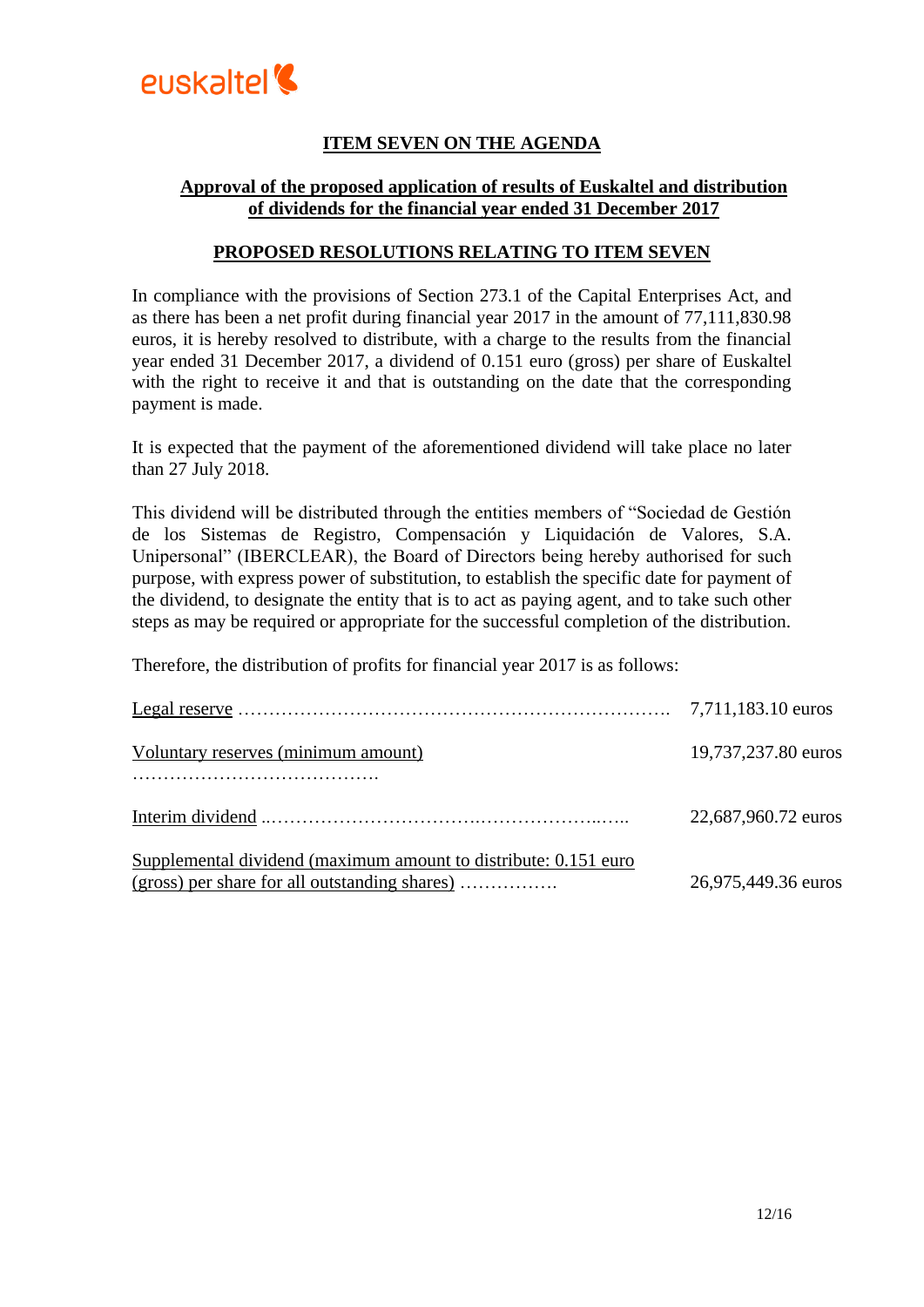

## **Item relating to general matters**

**8. Delegation of powers to formalise and implement all resolutions adopted by the shareholders at the General Meeting, for conversion thereof into a public instrument, and for the interpretation, correction and supplementation thereof, further elaboration thereon, and registration thereof, and to carry out the mandatory filing of accounts.**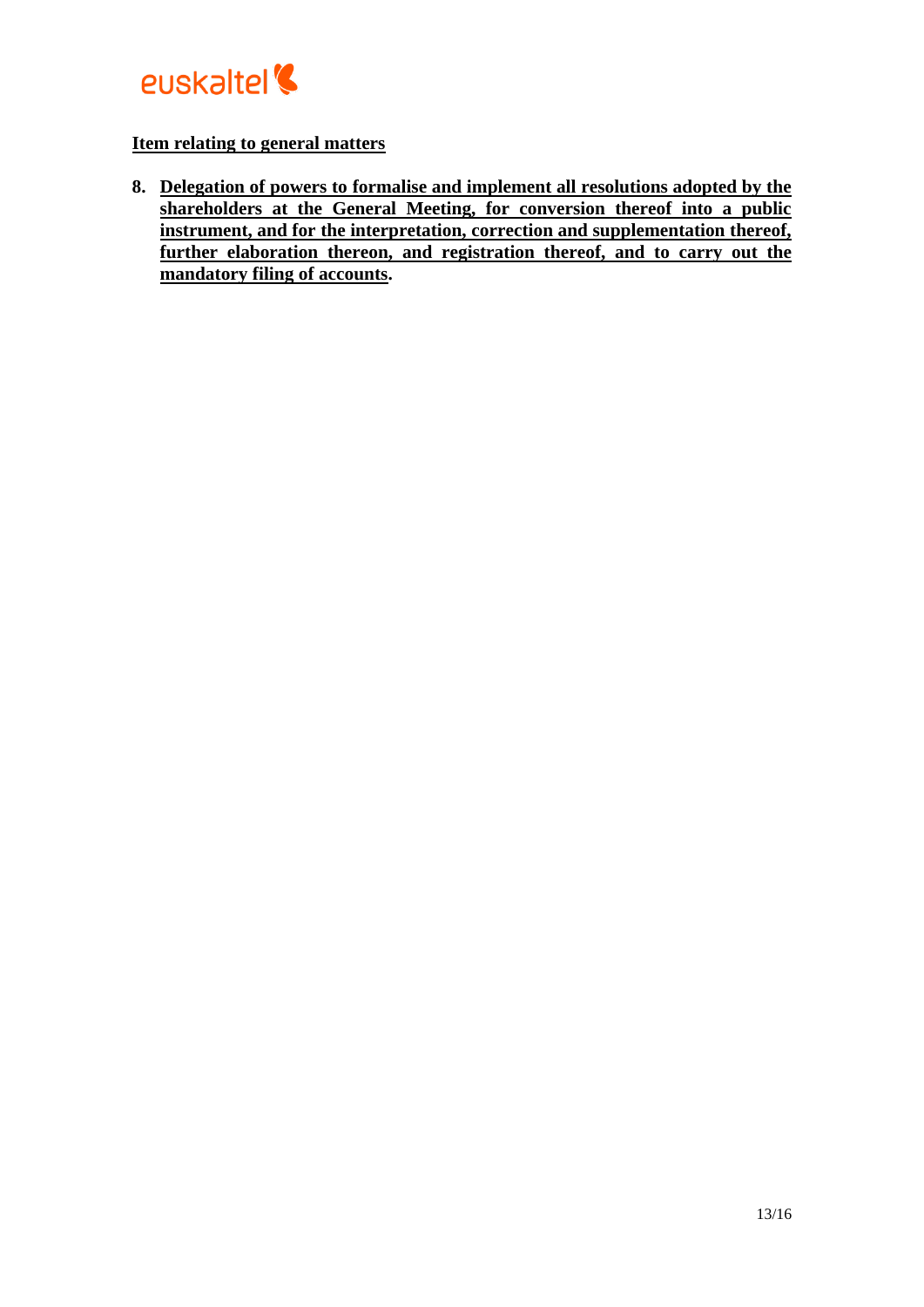

# **ITEM EIGHT ON THE AGENDA**

## **Delegation of powers to formalise and implement all resolutions adopted by the shareholders at the General Meeting, for conversion thereof into a public instrument, and for the interpretation, correction and supplementation thereof, further elaboration thereon, and registration thereof, and to carry out the mandatory filing of accounts**

#### **PROPOSED RESOLUTION RELATING TO ITEM EIGHT**

Without prejudice to the delegations already approved by the shareholders acting at the General Meeting, it is hereby resolved on the broadest of terms to delegate authority to the Board of Directors, with powers of substitution or authorisation to any of its members, to the non-member Secretary of the Board of Directors and to the nonmember Deputy Secretary of the Board of Directors, such that any of them, severally and as broadly as required under the law, may supplement, implement and further develop, with any technical modifications, all of the foregoing resolutions, correcting any omissions or errors therein, and for the interpretation thereof, giving said persons severally the power to execute any appropriate public documents containing the resolutions adopted, with the broadest powers to perform any acts required with respect to the resolutions approved at this General Meeting, executing the documents required to obtain the registration of said resolutions with the Commercial Registry, and particularly to:

- a) Correct, clarify, specify or complete the resolutions adopted at this General Meeting or those produced in any instruments or documents approved in implementation thereof, and particularly any omissions, defects or errors in form or substance that prevent the access of these resolutions and the consequences hereof to the Commercial Registry, Property Registry, Industrial Property Registry or any others, and particularly to carry out the mandatory filing of accounts with the Commercial Registry.
- b) To make any announcements, instruments or transactions, contracts or operations as are necessary or appropriate to adopt, and execute the resolutions required for the purposes provided by law to implement the resolutions adopted at this General Meeting, particularly including, among other powers, the power to appear before a Notary to execute or formalise any public or private documents deemed necessary or appropriate for the full effectiveness of these resolutions.
- c) To jointly or severally delegate all or part of the powers they deem appropriate that have been expressly granted to them by the shareholders acting at this General Meeting.
- d) In sum, to determine all other circumstances that may be required, taking any appropriate steps and complying with all requirements under applicable law to fully implement the resolutions of the shareholders at this General Meeting.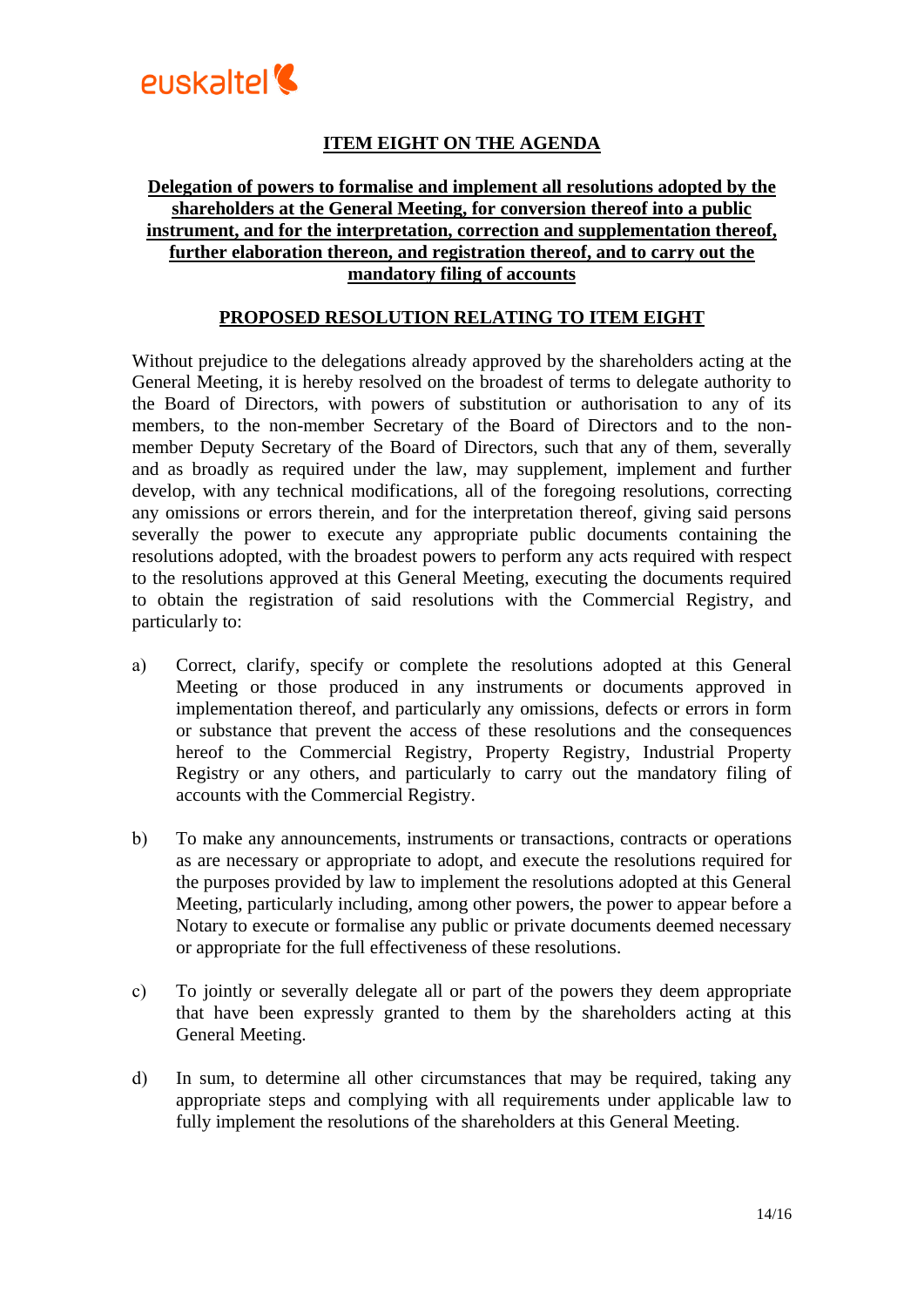

# **Item relating to the resolution submitted to a consultative vote**

**9. Consultative vote regarding the Annual Director Remuneration Report for financial year 2017.**